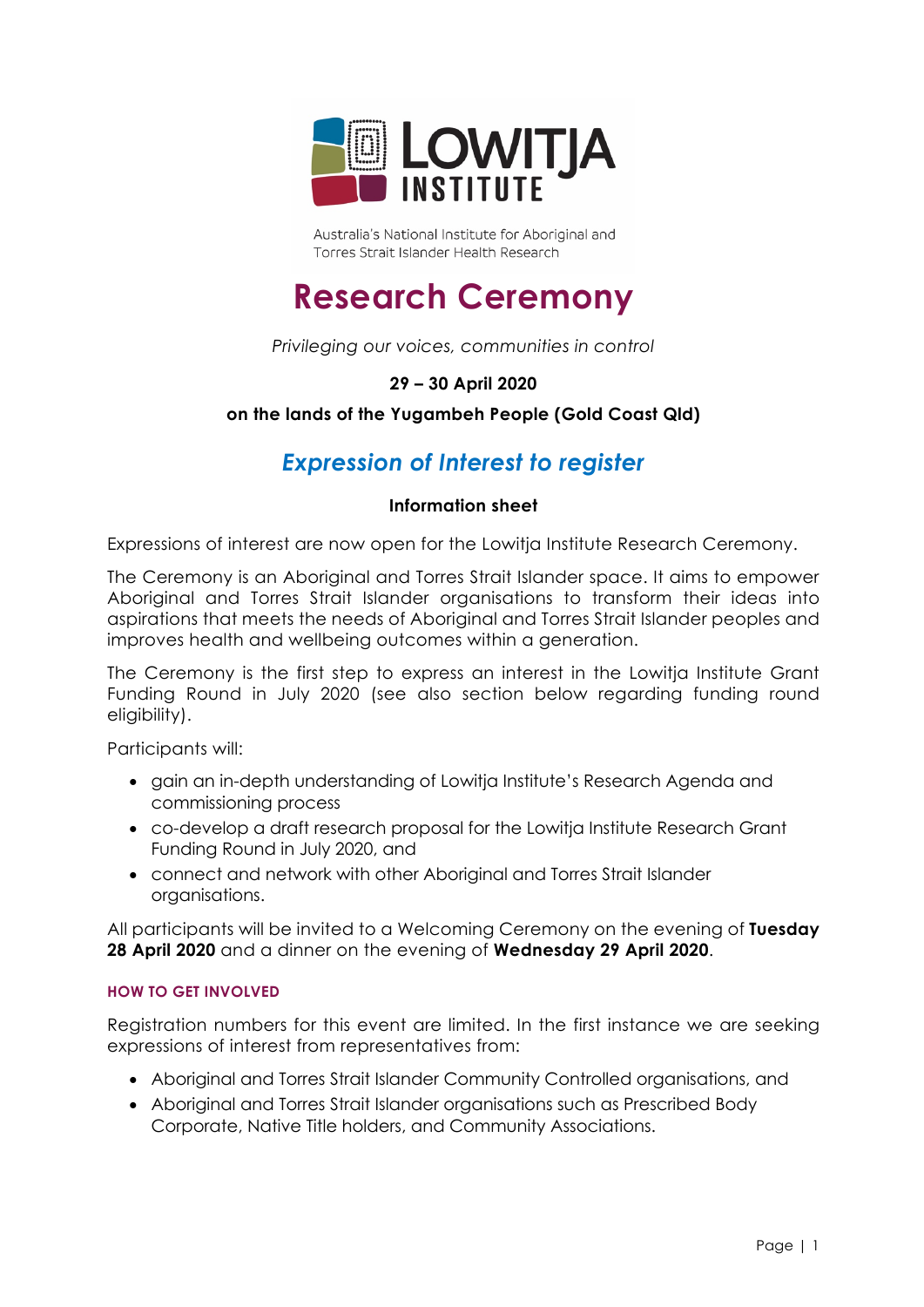You can register your interest to participate in the Lowitja Institute website: https://www.lowitja.org.au/page/news-and-events/research-ceremony/researchceremony-expression-of-interest-form

## **ELIGIBILITY FOR THE LOWITJA INSTITUTE RESEARCH GRANT FUNDING ROUND IN JULY 2020**

Please note that, to be eligible for the Lowitja Institute Research Grant Funding Round in July 2020, the Lowitja Institute will need to verify that your organisation demonstrates the following criteria:

- registered under the Corporations (Aboriginal and Torres Strait Islander) Act 2006
- organisation that employs at least 5 people
- is able to provide its latest annual report as evidence of years in operation
- is a legal entity, able to enter into legally binding agreements
- maintains at all times Certificates of Currency for Public Liability insurance to a minimum \$10 million in respect of any claim or series of related claims, Professional Indemnity insurance to a minimum \$10 million in respect of any claim or series of related claims and Worker's Compensation insurance for all employees and sub-contractors involved in delivery of the services
- is not bankrupt or subject to insolvency proceedings and is financially solvent, and has systems in place that ensure that it will remain solvent
- has an ABN or ACN
- has an Australian bank account
- has sufficient and available resources for the administration and acquittal of funds in accordance with the Lowitja Institute funding agreement
- has the capacity to cover indirect costs of research
- complies with all relevant Commonwealth and State legislation.

Criteria for Aboriginal and Torres Strait Islander Community Controlled Organisations (as per National Aboriginal Community Controlled Health Organisation constitution). The organisation is:

- an incorporated Aboriginal and/or Torres Strait Islander organisation
- initiated by a local Aboriginal and/or Torres Strait Islander community
- based in a local Aboriginal and/or Torres Strait Islander community
- governed by an Aboriginal and/or Torres Strait Islander body which is elected by the local Aboriginal and/or Torres Strait Islander community
- delivers a holistic and culturally appropriate health service.

Criteria for Aboriginal and Torres Strait Islander Organisations. The organisation:

- is a certified member of Supply Nation
- has a current, valid ABN
- is located in Australia.

Following the expression of interest, representatives from eligible organisations will be sent a registration offer and will need to complete the registration form and arrange payment.